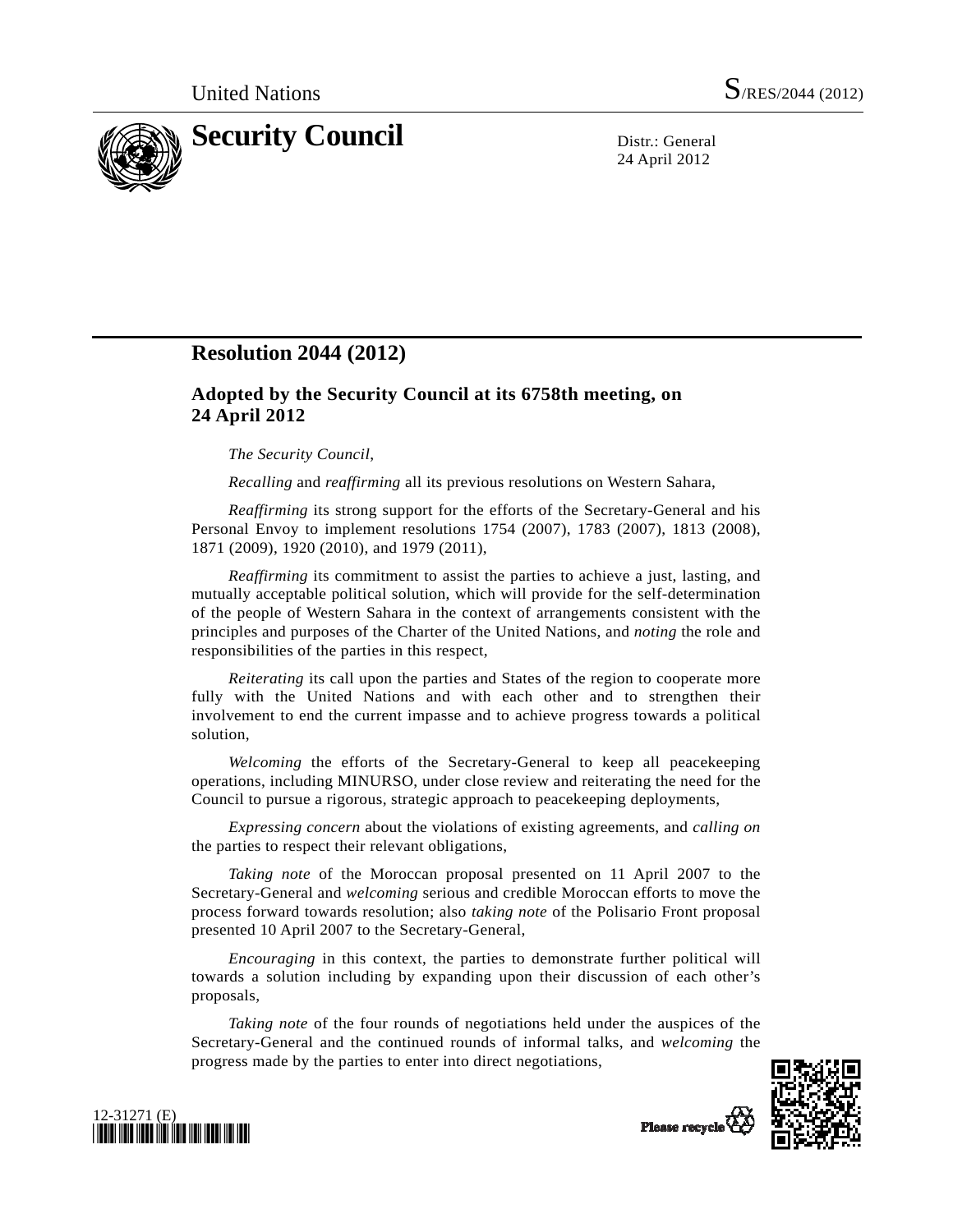*Welcoming* the progress made by the parties in discussing innovative negotiating approaches and discrete subjects, their commitment to deepen the discussions on these and other issues, and the 9 November 2011 meeting of the parties on natural resources and progress made towards demining,

*Welcoming* the positive conclusion of the 12-16 September 2011 UNHCRsponsored seminar on Hassaniya culture and the agreement by the parties to hold two additional seminars in 2012, as well as the holding of a UNHCR-facilitated high-level meeting on Confidence Building Measures for Western Sahara on 24-25 January 2012,

*Stressing* the importance of improving the human rights situation in Western Sahara and the Tindouf camps, and encouraging the parties to work with the international community to develop and implement independent and credible measures to ensure full respect for human rights, bearing in mind their relevant obligations under international law,

*Welcoming* the opening of National Council on Human Rights Commissions operating in Dakhla and Laayoune, and the steps taken by Morocco in order to fulfil its commitment to ensure unqualified and unimpeded access to all Special Procedures of the United Nations Human Rights Council,

*Also welcoming* the implementation of the enhanced refugee protection program developed by the Office of the UN High Commissioner for Refugees in coordination with the Polisario Front, which includes refugee and human rights training and awareness initiatives,

*Reiterating the request that* UNHCR maintain its consideration of a refugee registration in the Tindouf refugee camps,

*Looking* forward to the implementation of the updated plan of action on confidence building measures adopted in Geneva 24-25 January 2012, including the inauguration of family visits by land, use of new information technology to facilitate communication links between families, and the continuation and expansion of the existing programme by air, and encouraging the parties to cooperate with the Office of the United Nations High Commissioner for Refugees in implementing their agreement,

*Welcoming* the commitment of the parties to continue the process of negotiations through the United Nations-sponsored talks,

*Recognizing* that the consolidation of the status quo is not acceptable, and *noting further* that progress in the negotiations is essential in order to improve the quality of life of the people of Western Sahara in all its aspects,

*Affirming* support for the Secretary-General's Personal Envoy for Western Sahara Ambassador Christopher Ross and his work in facilitating negotiations between the parties, *welcoming* his ongoing consultations with the parties and neighbouring states, and *looking forward* to his regional visit in the near future, including to Western Sahara, as per the communiqué of the Informal Meeting on Western Sahara 11-13 March 2012,

*Affirming* support for the Special Representative of the Secretary-General for Western Sahara and Head of MINURSO Hany Abdel-aziz,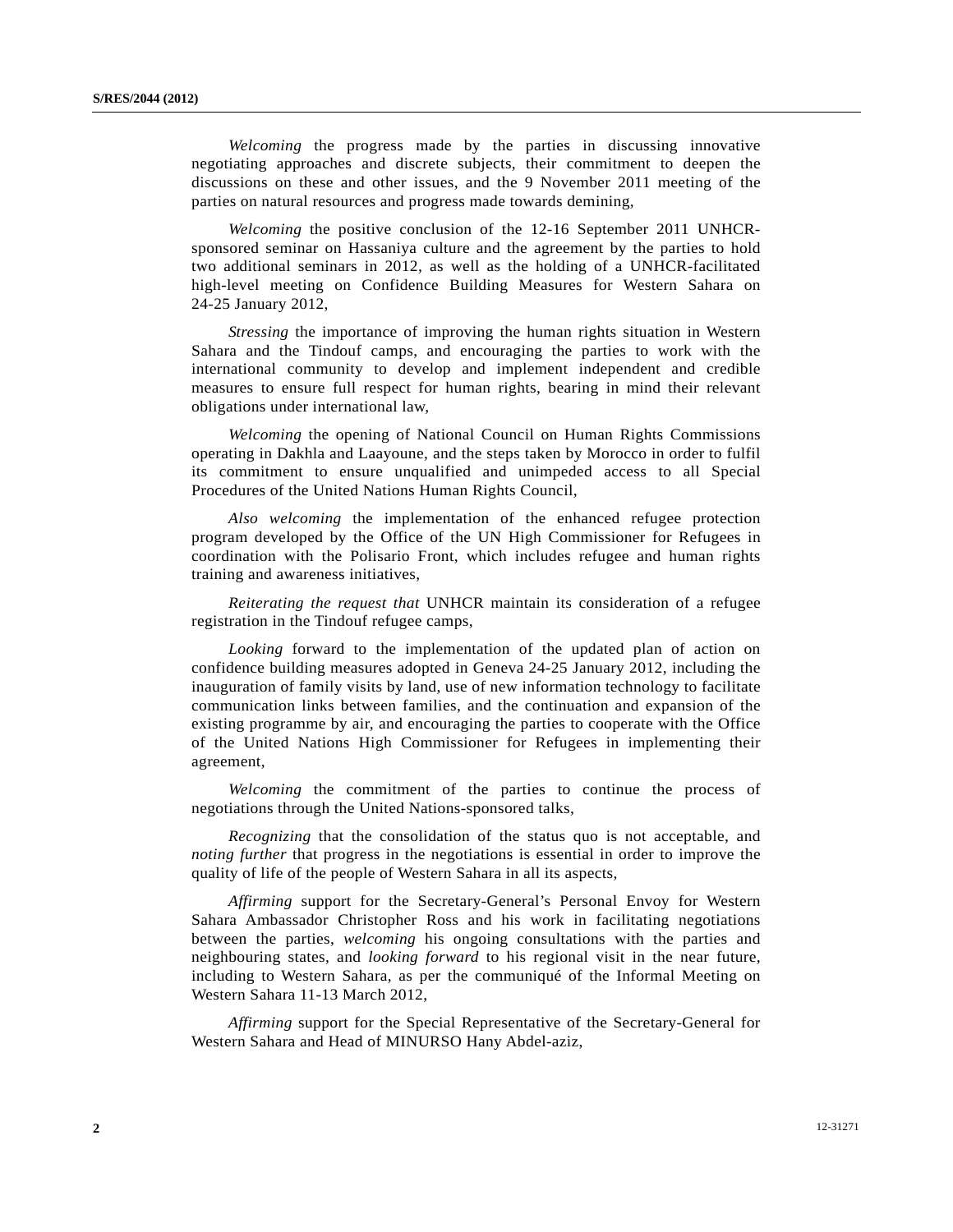*Having considered* the report of the Secretary-General of 11 April 2012 (S/2012/197),

1. *Decides* to extend the mandate of MINURSO until 30 April 2013;

 2. *Reaffirms* the need for full respect of the military agreements reached with the United Nations Mission for the Referendum in Western Sahara (MINURSO) with regard to the ceasefire and *calls* on the parties to adhere fully to those agreements;

 3. *Calls upon* all parties to cooperate fully with the operations of MINURSO, including its free interaction with all interlocutors, and to take the necessary steps to ensure the security of as well as unhindered movement and immediate access for the United Nations and associated personnel in carrying out their mandate, in conformity with existing agreements;

 4. *Welcomes* the parties' commitment to continue the process of holding small, informal talks in preparation for a fifth round of negotiations, and *recalls* its endorsement of the recommendation in the report of 14 April 2008 (S/2008/251) that realism and a spirit of compromise by the parties are essential to achieve progress in negotiations;

 5. *Calls* upon the parties to continue to show political will and work in an atmosphere propitious for dialogue in order to enter into a more intensive and substantive phase of negotiations, thus ensuring implementation of resolutions 1754 (2007), 1783 (2007), 1813 (2008), 1871 (2009), 1920 (2010), and 1979 (2011) and the success of negotiations, inter alia, by continuing their discussion of the ideas in paragraph 120 of the Secretary General's report (S/2011/249);

 6. *Affirms* its strong support for the commitment of the Secretary-General and his Personal Envoy towards a solution to the question of Western Sahara in this context and calls for an intensified pace of meetings and strengthening of contacts;

 7. *Calls* upon the parties to continue negotiations under the auspices of the Secretary-General without preconditions and in good faith, taking into account the efforts made since 2006 and subsequent developments, with a view to achieving a just, lasting, and mutually acceptable political solution, which will provide for the self-determination of the people of Western Sahara in the context of arrangements consistent with the principles and purposes of the Charter of the United Nations, and noting the role and responsibilities of the parties in this respect;

8. *Invites* Member States to lend appropriate assistance to these talks;

 9. *Requests* the Secretary-General to brief the Security Council on a regular basis, and at least twice a year, on the status and progress of these negotiations under his auspices, on the implementation of this resolution, challenges to MINURSO's operations and steps taken to address them, and *expresses* its intention to meet to receive and discuss his briefings and in this regard, further *requests* the Secretary-General to provide a report on the situation in Western Sahara well before the end of the mandate period;

 10. *Welcomes* the commitment of the parties and the neighbouring states to hold periodic meetings with the Office of the United Nations High Commissioner for Refugees to review and, where possible, expand confidence-building measures;